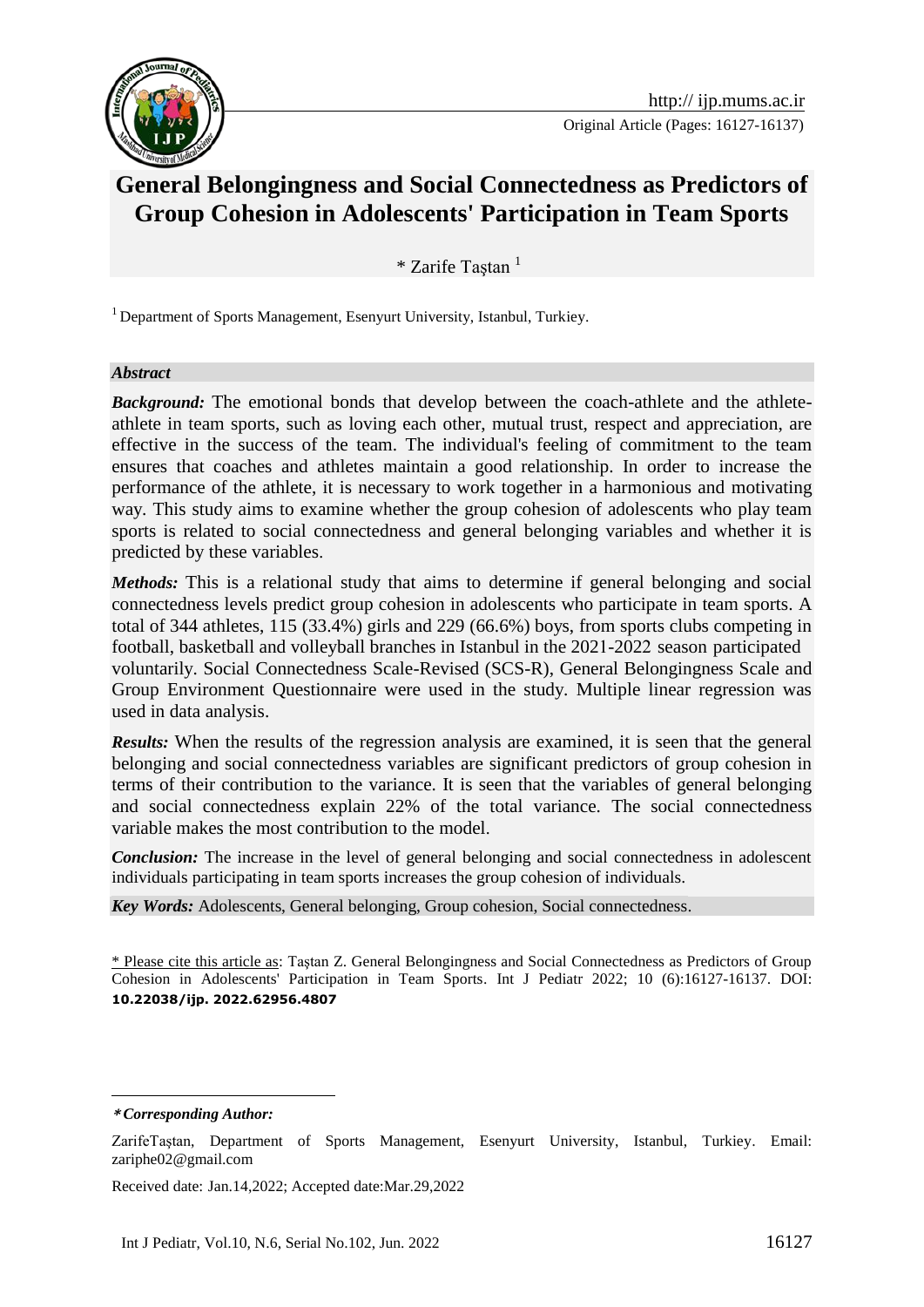# **1- INTRODUCTION**

From past to present, people have come together for certain reasons and lived in communities. However; a group of people must interact with one another in order to be considered a group. This interaction is possible by sharing feelings, thoughts and tasks among group members. The term of group cohesion, which explains these interactions, has been the subject of active research in all other disciplines dealing with behavior such as social psychology, educational psychology, clinical and counseling psychology, military psychology, sports psychology (1). Carron defined cohesion as "a dynamic process that is reflected in the tendency for a group to stick together and remain united in the pursuit of its instrumental objectives and/or for the satisfaction of member affective needs" (2). Coaches, athletes, applied sports psychologists, and sports scientists work with or within groups. These individuals are positively or negatively affected by relationships with teammates, friends or co-workers. In sports, this effect of interpersonal processes is also valid for team sports (3).

However, staying together and united is a necessary but not sufficient condition for cohesion in most groups. Each group has its own purposes or reason for existence, and these are closely related to the development of the group. Cohesion is generally divided into two as social and task cohesion. While task cohesion refers to group members working together to achieve their common goals and duties, social cohesion refers to the interpersonal attraction between group members (4). Task cohesion is when athletes work together to achieve the team's common goals. Social cohesion, on the other hand, determines how much each athlete on a team likes and interacts with each other.

Sports teams, by their very nature, can create cohesion. In the model of Carron (2), cohesion is considered as a fourdimensional concept: individual attraction to group-task, individual attraction to group-social, group integration-task, group integration- social. "Group integrationtask" refers to group integration to achieve its goals and objectives, "group integration- social" refers to strengthening and maintaining social relationships in the group, "individual attraction to grouptask" refers to the attractiveness of achieving group goals and objectives, "individual attraction to group-social" is participation in group social activities expresses his desire (5). The measure of cohesion of a team is an indicator of how well the group effect is working. That is In other words, high cohesion represents the maximum effect of the group.

It is concluded that the larger the cohesion, the stronger the group. It is stated that group cohesion facilitates performance, productivity and success in groups (6). Mullen and Copper reported that the strongest relationship between cohesion and group success was found in sports teams, followed by military groups and then non-military groups (2). Groups are social units, and cohesion is the structure utilized to reflect the group's social bonding strength. As a sense, the social connectedness of people in teams is equally significant.

Social connectedness is accepted as a feature of the self that reflects cognitions related to the social world and interpersonal cohesion (7). This sense of closeness is a critical component of one's sense of belonging. It is based on the collective experiences of close and distant relationships (e.g.; parents, friends, peers, strangers, communities, and society) (8). Using psychoanalytic theory of self psychology, Lee and Robbins defined this form of belonging (or due to lack) as a feeling of social affiliation (7).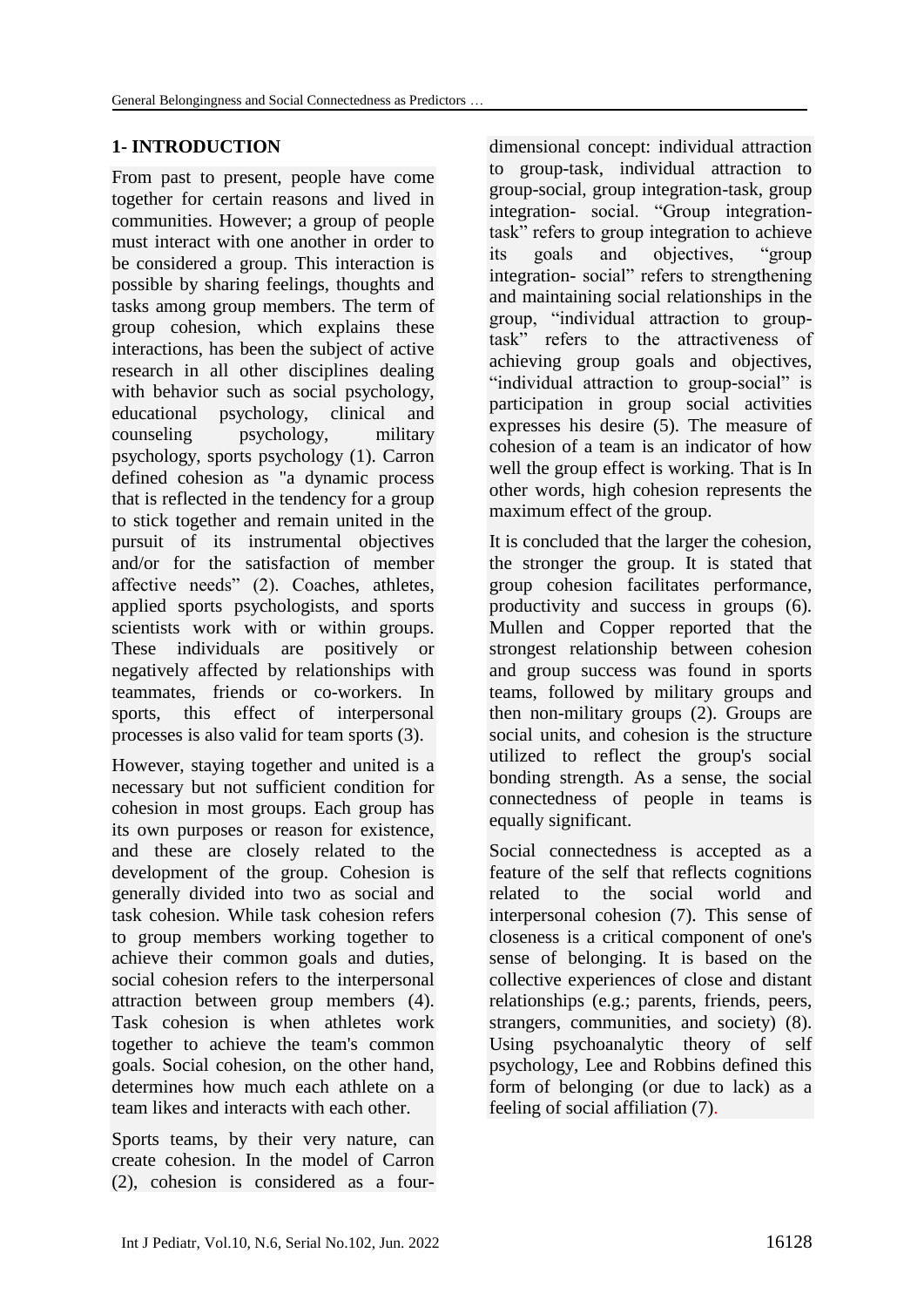A sense of social connectedness emerges early in life and develops throughout life (9). In adolescence, peer relationships and group membership allow individuals to identify with others in their appearance, interests, and abilities (10). People with high connectedness are in potential of feeling very close with other people, identify easily with others, and participate in social groups and activities (7). People with low connectedness tend to feel indifferent from the world in general. They often see themselves as strangers, feel misunderstood by others, have difficulty relating to the social world, and are uncomfortable in social situations.

Social connectedness may be characterized by a pattern of active, reliable interpersonal behaviours, while social disconnection may be characterized by a more passive or insecure pattern of interpersonal behaviours (10).

People spend significant time maintaining existing friendships, developing new relationships, and participating in group activities. These social experiences reflect our daily attempts to meet and maintain one of the most basic psychological needs, the need for belonging (9, 11).

A sense of belonging is defined as the experience of personal participation in a system or environment, so that people feel themselves as an integral part of that system or environment. This system may be a social relationship or an organization (12).

People prefer successes that are approved, recognized and valued by others to successes achieved alone. Therefore, there may be an important interpersonal component behind the need for achievement. Needs for approval and affiliation are prerequisites for forming and maintaining social bonds (11).

A sense of belonging or being supported and accepted by others is also critical to the success of adolescent teams. Support from friends, peers, and teachers have all been found in the literature to support higher motivation and engagement. Acceptance and support from a wider peer group can affect school participation, prosocial behavior and academic achievement (13, 14, and 15). Socially rejected students may have higher levels of academic and behavioural problems (8, 16). A lack of belonging to the group often results in a range of signs and symptoms, including few friendships, lack of participation in the group, and even lack of connection with society (8).

Kohut (1984) suggested that people with low connectedness fail to develop the appropriate interpersonal attitudes necessary to maintain relationships later in life or, on the contrary, develop dysfunctional interpersonal behaviours. Individuals with high connectedness have more appropriate interpersonal behaviours and these appropriate behaviours cause less psychological distress (7).

Adolescence is a period in which the individual gains independence and social productivity, and also experiences emotional fluctuations. In this context, the emotional fluctuations in question; anxiety and restlessness, the desire to be alone, unwillingness to work and getting excited quickly. On the other hand, adolescence can also be defined as a developmental period between the beginning of adulthood, which is the period of taking responsibility in social life. Adolescents can manage their emotional oscillations like being alone and not willing to undertake social responsibilities by participating in sports. Participation in team sports is important for the socialization of individuals during adolescence. Adolescents' feeling of belonging to a group and being approved by others will positively affect their social and psychological development.

Considering this situation, the aim of this study is to examine whether the group cohesion of adolescents who play team sports is related to social connectedness and general belonging variables and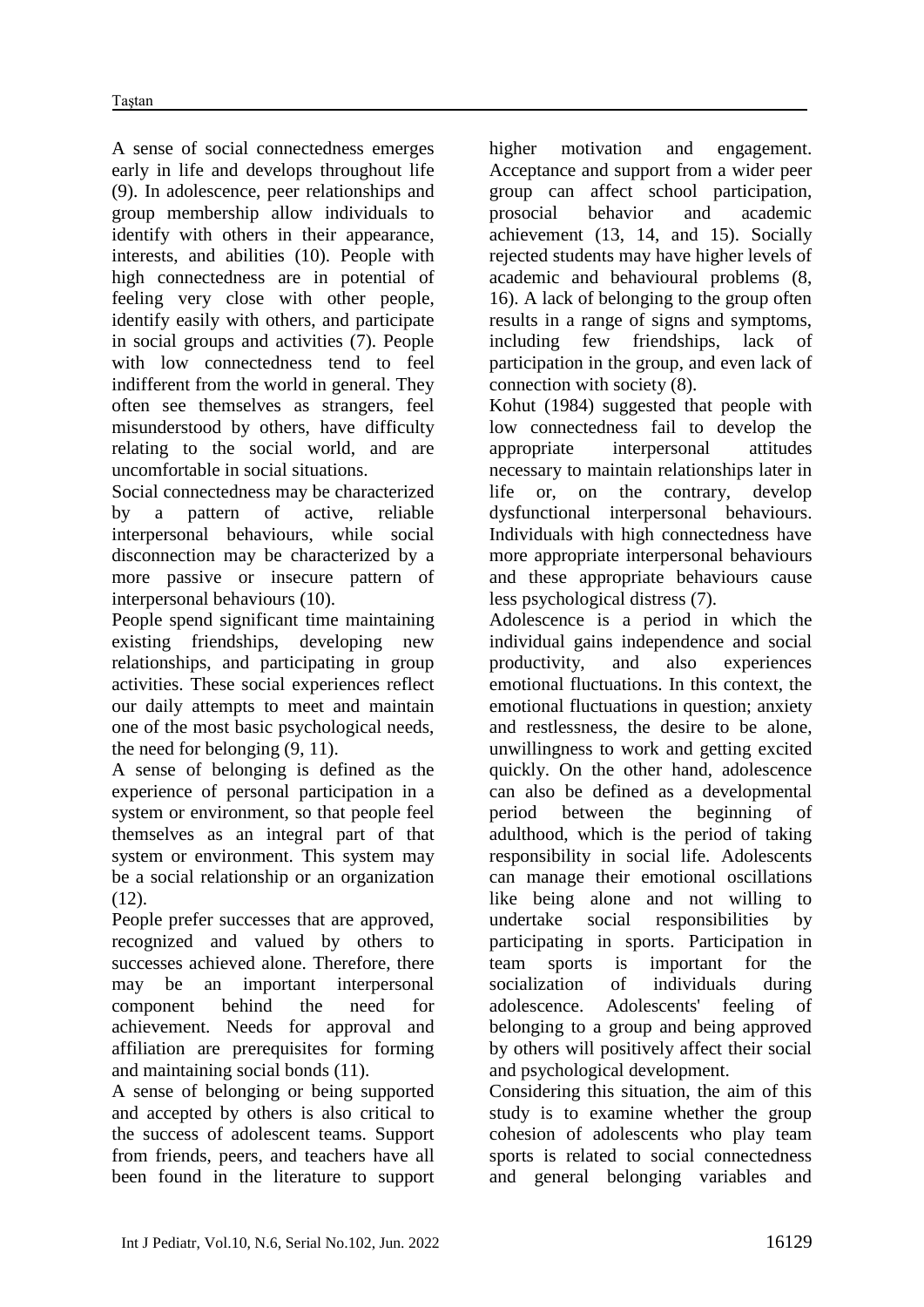whether it is predicted by these variables. Individuals with high social connectedness and general belonging are expected to have high team cohesion. For this reason, this study is important in terms of revealing the sense of belonging to the team and the success of the team in team sports that are of interest today. In this sense, it is expected that the study will make an important contribution to the literature.

#### **2- METHOD**

This is a relational study that seeks to determine if general belonging and social connectedness levels predict group cohesion in adolescents who participate in team sports. Relational researches are studies in which cause-and-effect relationships cannot be established due to their nature, and where change or control cannot be made or partially conducted due to practical reasons (17).

#### **2.1. Participants**

In the 2020-2021season, a total of 344 athletes, 115 (33.4%) girls and 229 (66.6%) boys, from sports clubs competing in football, basketball and volleyball branches in Istanbul participated voluntarily.

#### **2.2. Data collection tools**

Three different measurement tools and a Personal Information Form prepared by the researchers were used to obtain the research data. Permission was obtained from the people who developed the measurement tools for the use of the scales. Descriptive information about measurement tools is presented below.

# **2.3. General Belongingness Scale**

The scale, which was developed by Malone (18) and adapted into Turkish by Duru (19) consists of a total of 12 items. The general belongingness scale has two sub-dimensions: acceptance and exclusion (rejection). The scale has a 7-point Likert

type rating (1-Strongly Disagree, 7- Strongly Agree). By reversing the General Belongingness Scale's exclusion subscale scores, the general sense of belonging total score is measured, and the scores can also be used for two sub-dimensions acceptance and exclusion, without being reversed. As the scores obtained from the scale increase, it can be concluded that the individual's sense of belonging is higher. The internal consistency coefficient of the General Belongingness Scale was found to be .92. The internal consistency coefficient of the acceptance/inclusion subscale was calculated as .89, and the internal consistency coefficient of the rejection/exclusion subscale was calculated as .91 (19). In this study, Cronbach's alpha values were evaluated in two sub-dimensions. The acceptance subdimension was found to be .88, and the exclusion sub-dimension as .89.

This scale was developed for university students. For this reason, Confirmatory Factor Analysis (CFA) was applied to check whether the scale provides modeldata fit in adolescents. When the fit indices were checked, it was determined that the model and the data matched. Therefore, the scale can be used in adolescent individuals (NFI=0.96, RMSEA=0.08, CFI=0.97, GFI=0.92, AGFI=0.89ve SRMR=0.04)

#### **2.4. Group Environment Questionnaire**

This scale is used to evaluate the cohesion level of the players in the team. The scale, which was developed by Carron, Widmeyer and Brawley (1985), was adapted to Turkish culture by conducting reliability and validity studies by Ocel and Aydın (5).

The Group Environment Questionnaire consists of 18 questions. Items 5, 9, 10, 12, 15, and 16 in the group cohesion scale are summed up by straight scoring, while items 1, 2, 3, 4, 6, 7, 8, 11, 13, 14, 17, and 18 are reverse scored. The higher the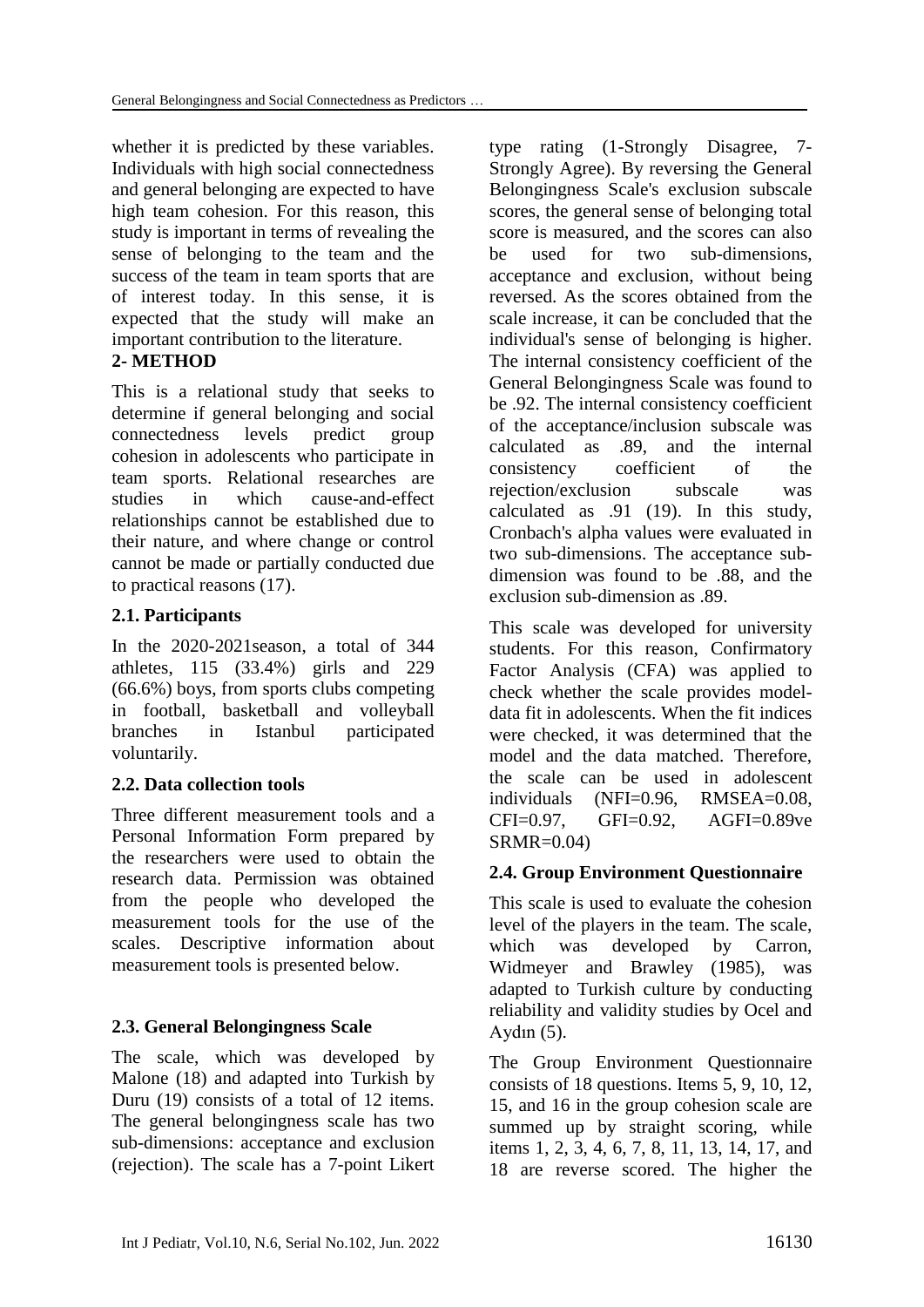scores obtained, the higher the group cohesion. There are 4 sub-dimensions of group cohesion (individual attraction to group-task, individual attraction to groupsocial, group integration-task, group integration-social). As a result of the study, Cronbach's alpha coefficients ranged between 0.79 and 0.69. In our study, the Cronbach's alpha value of the scale ranged from 0.35 to 0.72. The scale used in our study was developed for university students.

### **2.5. Social Connectedness Scale-Revised (SCS-R):**

The SCS was developed by Lee and Robbins (9) to measure an individual's sense of belonging, especially during and after adolescence. SCS consists of eight items. In each item of the scale, a situation that indicates feelings and thoughts about social relations is presented and individuals are asked to evaluate how often they experience this situation, on a sixpoint scale ranging from "Totally Agree" to "Strongly Disagree". The high score to be obtained from the scale is accepted as an indicator of a high sense of belonging (9). The 20-item form of the scale is scored as in the original scale. As a result of EFA, it was determined that 20 items of the scale were included in a single factor and explained 46% of the total variance. The internal consistency coefficient calculated for the revised version of the scale was .92; the correlation coefficient calculated with the UCLA Loneliness Scale was reported as -.80 (7). The adaptation of the revised scale to Turkish culture was done by Sahin and Duy (20). As a consequence of the analyses, the SCS-R's 20-item and single-factor structure was validated. The internal consistency coefficient calculated within the scope of reliability studies was .93; test-retest reliability was calculated as .84 and split-half reliability was calculated as .88. In our study, the internal consistency coefficient was calculated as .87. The scale used in our study was developed for university students. For this reason, Confirmatory Factor Analysis (CFA) was applied to check whether the scale provides model-data fit in adolescents. When the fit indices were checked, it was determined that the model and the data matched. Therefore, the scale can be used in adolescent individuals (NFI=0.92, RMSEA=0.07, CFI=0.95, GFI=0.89, AGFI=0.86 and SRMR=0.05 ).

# 2.6. Analysis of Data:

Before beginning the analysis, missing data and outliers were evaluated to see whether there were any incorrect data entries in the data set. The data collection contained no missing or empty data. With the help of Mahalanobis distance values, it was evaluated whether the extreme values in the data set and the multivariate normality assumption were met, and 7 extreme values were removed from the data set. When the kurtosis and skewness coefficients were examined, it was seen that the coefficients of the variables were between +1 and -1. In this context, it was concluded that the variables met the assumption required for normal distribution  $(21)$ .

After preliminary analysis, multiple linear regression analysis was used to determine whether general belonging and social connectedness variables predicted group cohesion. Within the framework of the regression analysis assumptions, the multicollinearity between the variables, the normality of the autocorrelation problem, the linearity and the equal distribution of the error variances were examined (22, 23). Whether the dependent variable is linear or not was examined by means of scatter plots and it was seen that the linearity assumption was met. The relationship between the variables for the Pearson correlation coefficient and the multicollinearity assumption was considered, and it was observed that the values obtained were lower than the level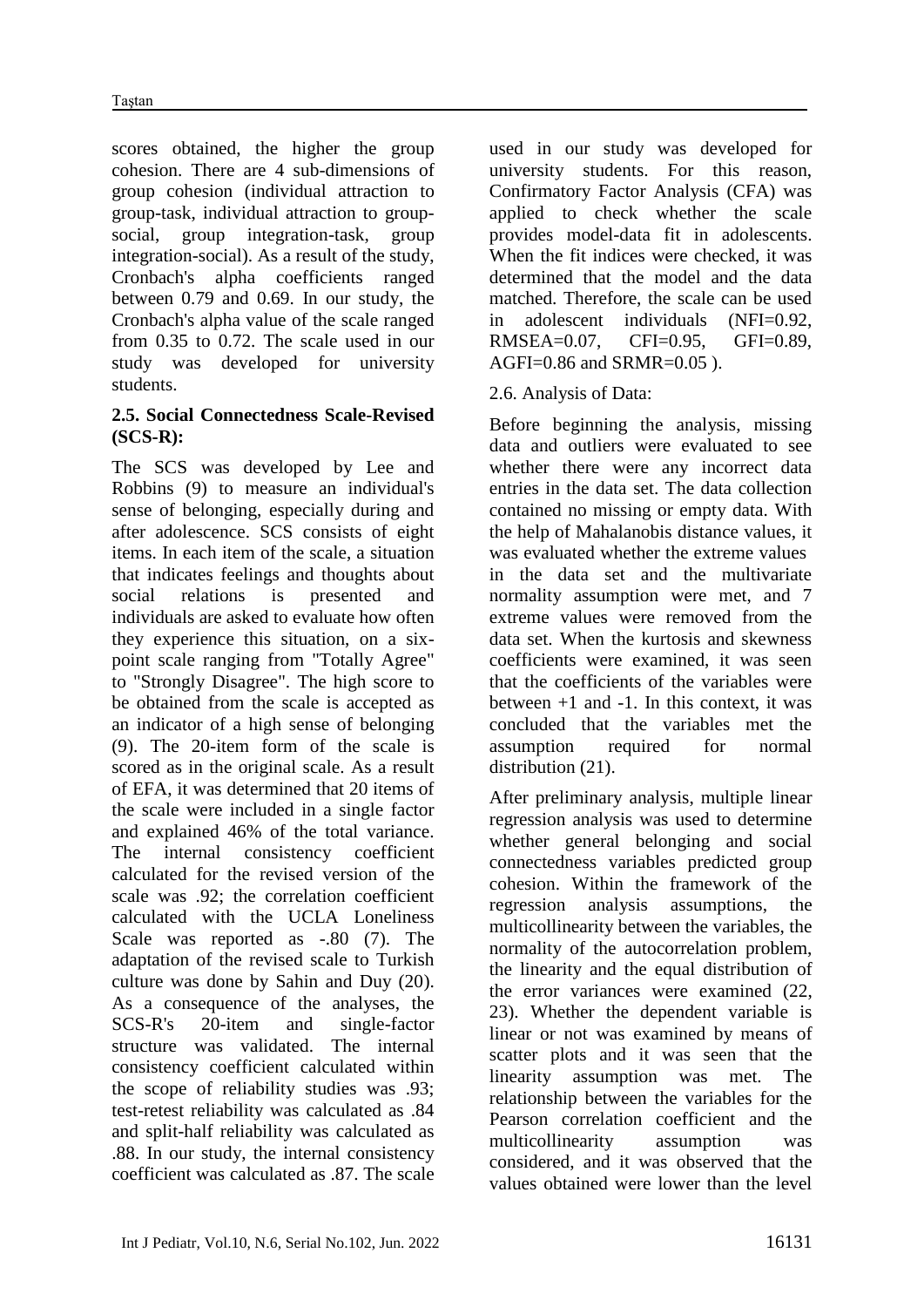of 0.80, which is an indicator of multicollinearity (22). Within the scope of regression analysis, multicollinearity was also examined by looking at variance inflation factor (VIF) and Tolerance (TOL) values. After testing the assumptions, it was decided that the data set was suitable for regression analysis.

#### **3- RESULTS**

Product-Moment Correlation coefficients used to analyze the association between adolescent athletes' group cohesion, general belonging, and social connectedness are presented in Table 1.

**Table 1**: The Correlations between the adolescent athletes' group cohesion, general belonging and social connectedness

| Variables                |       |       |                          |
|--------------------------|-------|-------|--------------------------|
| 1. Group Cohesion        | -     |       | $\overline{\phantom{0}}$ |
| 2. General Belongingness | 0.422 |       | $\overline{\phantom{0}}$ |
| 3. Social Connectedness  | 0.45i | 0.673 | $\overline{\phantom{0}}$ |

When **Table 1** is examined, it is seen that there is a positive and moderate relationship between group cohesion and general belongingness of the participants, a positive and moderate relationship

between group cohesion and social connectedness, and a moderate and positive relationship between social connectedness and general belongingness.

**Table 2:** Multiple linear regression analysis on the prediction of group cohesion of adolescent athletes by general belongingness and social connectedness

| Variable                     |                        | Std. Error |       |        |       |
|------------------------------|------------------------|------------|-------|--------|-------|
| Constant                     | 2.144                  | 0.148      | -     | 14.535 | 0.000 |
| General Belongingness        | 0.100                  | 0.030      | 0.217 | 3.373  | 0.001 |
| Social connectedness         | 0.209                  | 0.044      | 0.305 | 4.738  | 0.000 |
| $R = 0,479$<br>$R_2 = 0,224$ | $F_{(2-341)} = 50,636$ | $p=0,00$   |       |        |       |

When the results of the regression analysis are examined, it is seen that the general belonging and social connectedness variables are significant predictors of group cohesion in terms of their contribution to the variance. It is seen that the variables of general belonging and social connectedness explain 22% of the total variance  $(R=.48, R2=.22, P<.00)$ .

#### **4- DISCUSSION**

Within the scope of this study, it was concluded that the group cohesion of adolescent athletes increased as the general belongingness increased, and likewise, it increased as the level of social connectedness increased. As a result of the realized analyzes, it was observed that the variables of general belonging and social connectedness had a significant role in predicting the group cohesion of adolescents. These variables together predict 22% of group cohesion. The variable that contributes the most to the model is the social connectedness variable. Although less than social connectedness; general belonging also predicts group cohesion of adolescent athletes. In other words, it is seen that both the feeling of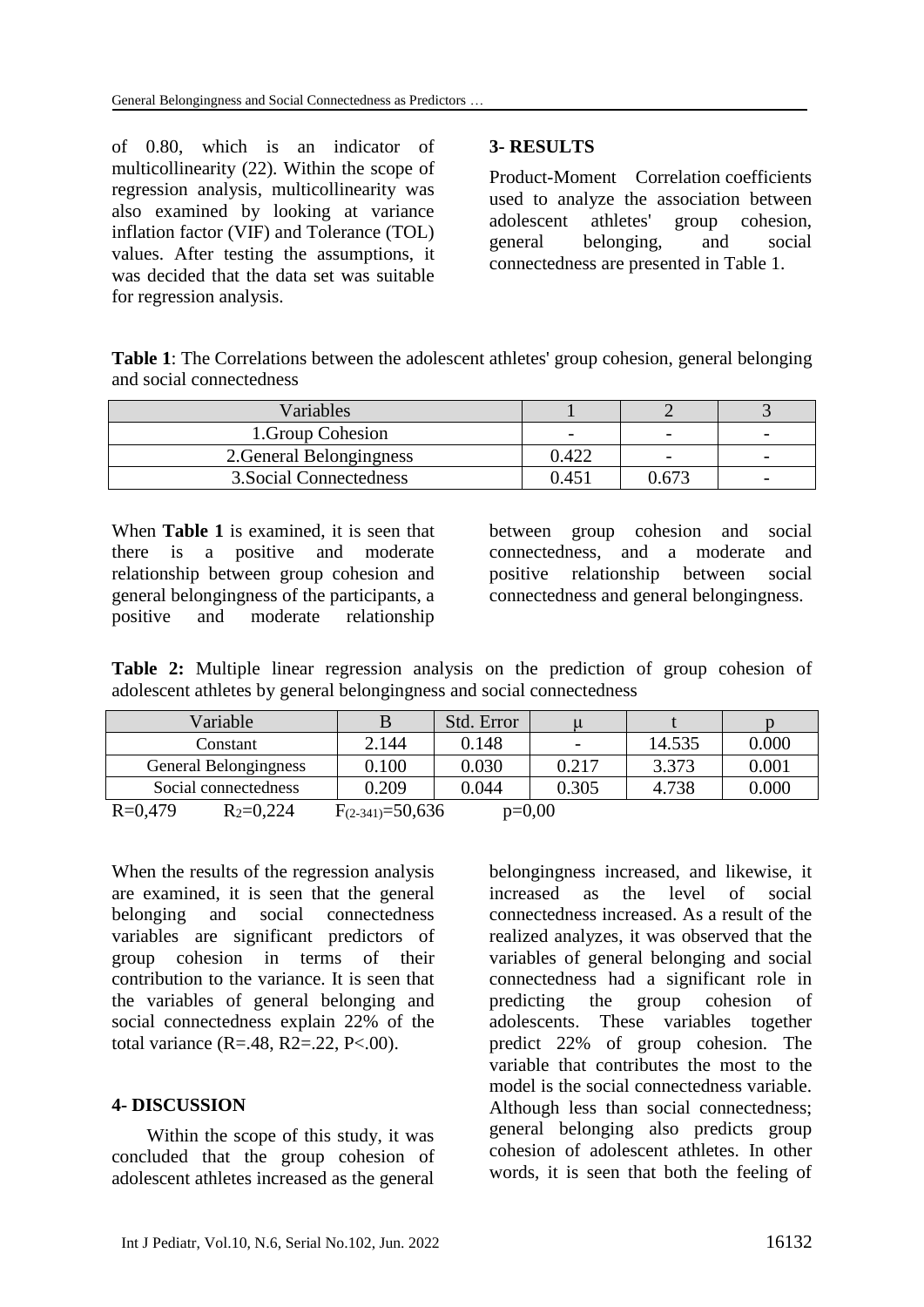belonging to the group and their social participation in the group are effective in the group cohesion of adolescent athletes.

When studies on group cohesion are examined, team cohesion and success (2, 24), leadership (25), sport satisfaction (26), coaching skills (27), time (28), and performance (2, 24, 29, 30) stated that there is a positive relationship between them. Again, group cohesion and selfefficacy (31), motivational climate (32), athlete satisfaction with personality interaction (33), performance (34), psychological skill training (35), perception of success(36), life satisfaction (37), collective efficacy, motivational climate and perceived coach behavior (38), motivation (39) have been the subject of research.

When other studies were examined, it was concluded that positive sports experiences among young athletes can predict social and task cohesion (40). In addition, studies have shown that social connectedness and optimism (41), resilience (42), hope (43), support (44), and subjective well-being (45) revealed a positive and significant relationship between social connectedness (46). Physical exercise and social connectedness are closely correlated. Physical exercise has been shown in studies to improve social connectedness, while social connectedness has been shown to boost physical activity (47). Another study shows the importance of social connectedness, which contributes greatly to the quality of life of middle-aged and older adults (48). Individuals with poor social connectedness experience maladaptive behavioural and emotional problems and poor relationships with others (49). Research on adolescents has indicated that adolescents with a high level of social connectedness can effectively adapt to their environment (50). Depression rates among adolescents are alarmingly high. The results of a study point out that general belongingness is one of the adolescent depressive symptoms (51). The results lead to consideration of general belonging in the assessment, treatment and prevention of adolescent depression. In another study, the relationships between school atmospheres, school belonging and school burnout in secondary school students were examined. The findings of the study show that the school climate and sense of belonging of secondary school students are high, and their school burnout level is moderate.

When the studies were examined, no study was found on the prediction of group cohesion by general belongingness and social connectedness. The fact that group cohesion is predicted by general belonging and social connectedness is not the subject of research in our country or in the literature, which reveals the originality of this research. This research will reveal a guiding program to eliminate the deficiencies about how to increase group cohesion, which is an important performance component in the sports psychology literature.

In our study, it is seen that as general belonging increases, group cohesion also increases. One of the most important conditions for an individual to be psychologically healthy, productive and highly motivated is belonging (52). According to Kohut (1984), people have a subjective sense of connection or belonging and need to be part of something to ward off feelings of loneliness. For this reason, feeling of belonging to a group and moving away from the egocentric approach, which is one of the characteristics of adolescence, may have increased group cohesion. Chipuer (53), stated that individuals who do not have a sense of community are at great risk of experiencing feelings of social isolation and alienation, and this may lead to feelings of loneliness.

The term of social connectedness is expressed as the experience of being in contact and being in a relationship with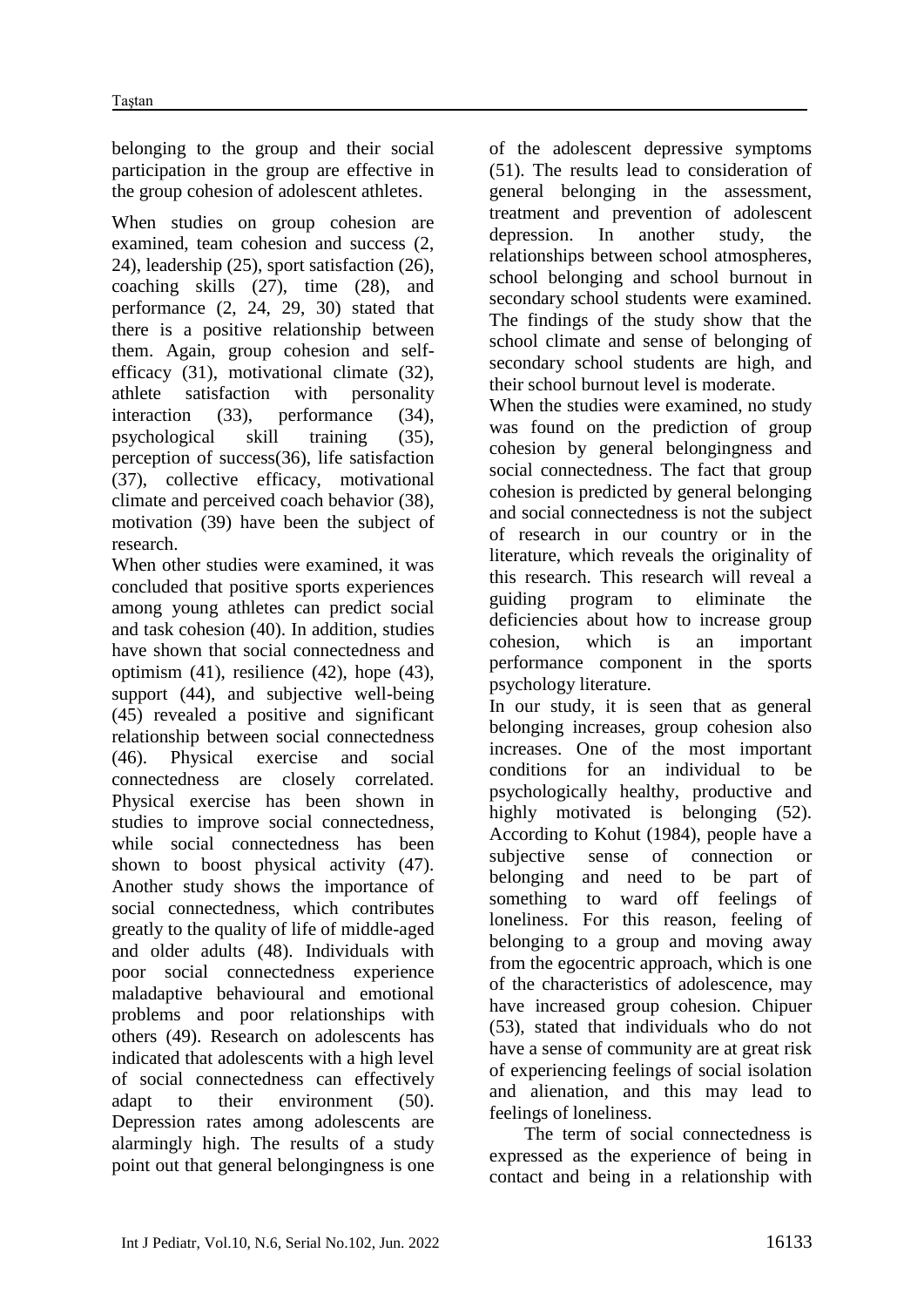others in interpersonal relationships, and the individual's ability to feel himself as a meaningful part of society (54). A basic psychological desire is to belong or feel linked to a group, a location where associations are developed (9), and belonging is the foundation of human motivation (55). The need for belonging and love is the step in the hierarchy developed by Maslow, which is concerned with people's feeling of safety and belonging to a group. If the needs at this level are not met, the problems of the individual experience such as exclusion, rejection, and incompatibility. Lee and Robbins (9) stated that individuals meet their need for belonging through identification by being included in their social environment. The need to belong arises because individuals feel obliged to be together and establish social relations, and it highlights the concept of social connectedness (56). Changes in the mood of adolescents can be observed for many different reasons, such as adapting to the physical changes of adolescence, coping with increased anxiety, problems in their social relationships in general, beliefs and attitudes. Due to these changes, their anxiety about exclusion decreases when they are socially connected to a group. It would be beneficial for individuals to do team sports, especially to overcome the emotional conflicts of adolescence without any problems. In our study, it is seen that as the level of social connectedness increases, group cohesion increases. In this situation, we can say that the physical and psychological well-being of the individuals participating in the study increases in an environment where they feel socially connected, and therefore they work in harmony with the team.

#### **5. CONCLUSION**

In this study, group cohesion of adolescents and general belonging and social connectedness characteristics that are thought to predict this were examined. In team sports, the athlete needs to adapt to the group and be motivated to succeed. Participation of individuals in team sports is effective, especially to eliminate emotional conflicts and feelings of loneliness experienced during adolescence. It is predicted that group cohesion in adolescents may also vary according to gender and branch. For this reason, it is thought that it will be useful to conduct research to determine the group cohesion of individuals in different branches in future studies.

## **6- REFERENCES**

1. Mullen B, Copper C, The lation between group cohesiveness and performance: An integration. Psychological Bulletin, 1994; 115, 210-227.

2. Carron AV, Bray SR, Eys, MA, Team cohesion and team success in sport. Journal of Sport Sciences, 2002:20, 119- 126.

3. Carron AV and Hausenblas HA. Group dynamics in sport. Morgantown, WY: Fitness Information Technology, 1998.

4. Weinberg RS and Gould DS, Foundations of sport and exercise psychology. Human Kinetics, 2014.

5. Ocel H, and Aydin O. A validity and reliability study of the group environment questionnaire. Turkish Psychology Writings, 2006; 9(18), 19–32.

6. Mudrack PE. Defining group cohesiveness: A legacy of confusion? Small Group Behaviour, 1991:21, 139- 155.

7. Lee RM, Draper M, and Lee S. Social connectedness, dysfunctional interpersonal Behaviours, and psychological distress: testing a mediator model. Journal of Counselling Psychology 2001: Vol. 48, No. 3, 310-318.

8. Lee, RM and Robbins SB. Understanding social connectedness in college women and men. Journal of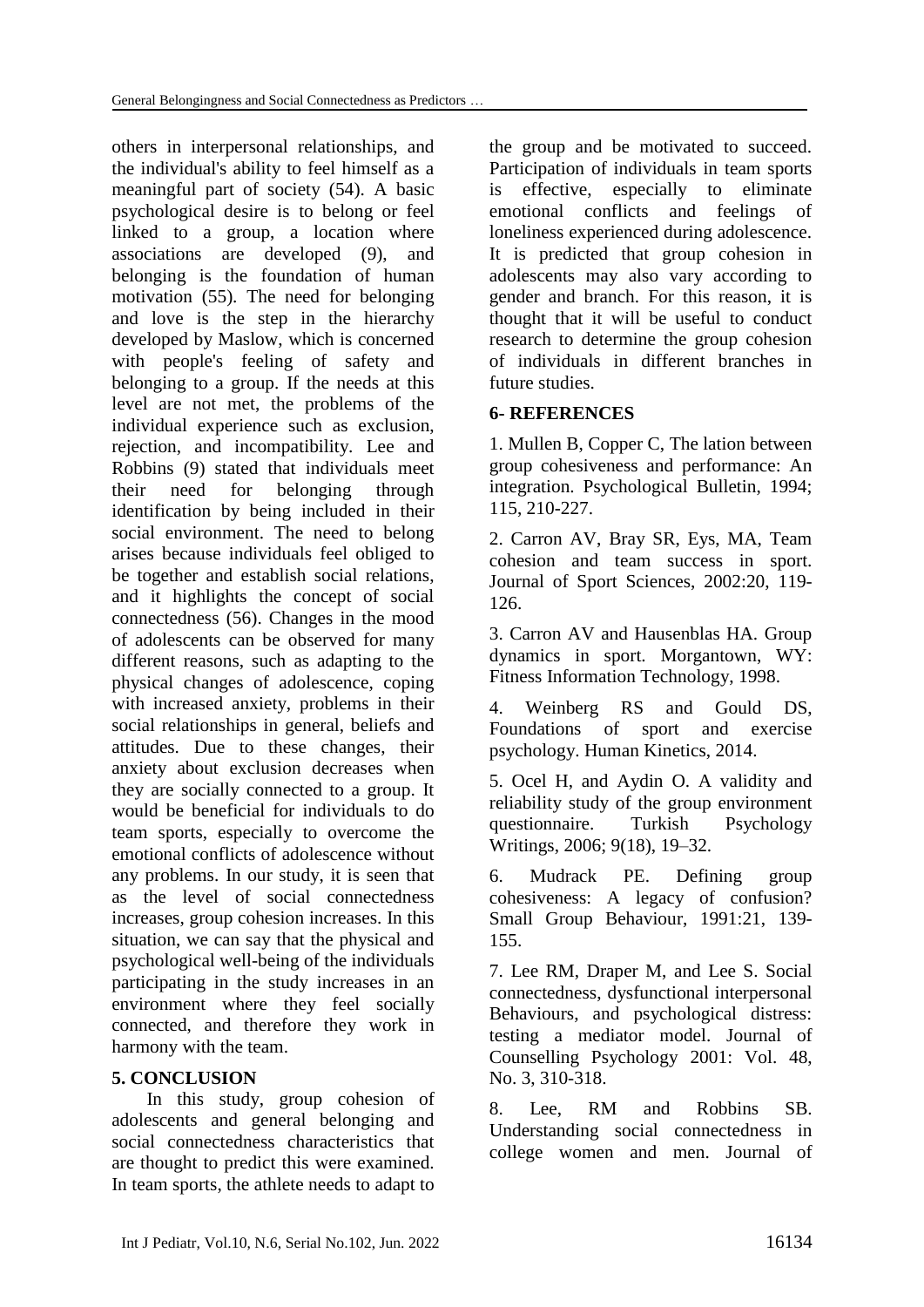Counselling and Development, 2000:78, 484-491.

9. Lee RM, Robbins SB, Measuring belongingness: The social connectedness and social assurance scales. Journal of Counselling Psychology, 1995: 42(2), 232–241.

10. Lee RM, Robbins SB. The relationship between social connectedness and anxiety, self-esteem, and social identity (Editorial). Journal of Counselling Psychology, 1998:45(3), 338-345.

[https://doi.org/10.1037/0022-](https://psycnet.apa.org/doi/10.1037/0022-0167.45.3.338) [0167.45.3.338](https://psycnet.apa.org/doi/10.1037/0022-0167.45.3.338)

11. Baumeister RF, Leary MR. The need to belong: Desire for interpersonal attachments as a fundamental human motivation. Psychological Bulletin, 1995: 117(3), 497–529.

12. Hagerty BM, Lynch-Sauer J, Patusky KL, Bouwsema M, & Collier P. Sense of belonging: A vital mental health concept. Archives of Psychiatric Nursing, 1992: 6(3), 172–177.

13. Marks HM. Student Engagement in Instructional Activity: Patterns in the Elementary, Middle, and High School Years. American Educational Research Journal, 2000:37, 153-184.http:// dx.doi.org/10.3102/00028312037001153.

14. Wentzel KR. Relations of social goal pursuit to social acceptance, classroom behaviour and perceived social support. Journal of Educational Psychology, 1994: 86 (2), 173–182. [https://doi.org/10.1037/0022-](https://psycnet.apa.org/doi/10.1037/0022-0663.86.2.173) [0663.86.2.173.](https://psycnet.apa.org/doi/10.1037/0022-0663.86.2.173)

15. Wentzel KR, Caldwell K. Friendships, peer acceptance, and group membership: Relations to academic achievement in middle school. Child Development, 1997: 68(6), 1198–1209. [https://doi.org/10.2307/1132301.](https://psycnet.apa.org/doi/10.2307/1132301)

16. DeRosier M, Kupersmidt JB and Patterson JC. Children's academic and behavioural adjustment as a function of the chronicity and proximity of peer rejection. Child Development 1994: [Vol.](https://www.jstor.org/stable/i247406) 65, No. 6 1799-1813.

17. Erkus A. Scientific research process for behavioural sciences. Ankara: Seckin Publishing House, 2011.

18. Malone GP, Pillow DR, & Osman A. The general belongingness scale (GBS): assessing achieved belongingness. Personality and Individual Differences, 2012: 52(3), 311- 316.

19. Duru E. The Psychometric Properties of the General Belongingness Scale: A Study of Reliability and Validity Turkish Journal of Psychological Counselling and Guidance 2015, 5 (44), 125-135.

20. Sahin EE, and Duy B. Social connectedness scale-revised (SCS-R): validity and reliability studies. Anadolu Journal of Educational Sciences International, 2021: 11(2), 588-608. <https://doi.org/10.18039/ajesi.801934>

21. Koklu N, Buyukozturk S, & Bokeoglu-Cokluk O. Statistics for the social sciences. Ankara: Pegem Publishing, 2007.

22. Field A. Discovering Statistics Using SPSS. 3rd Edition, Sage Publications Ltd., London, 2009.

23. Tabachnick BG, Fidell LS. Using multivariate statistics (6th ed.), Boston: Allyn and Bacon, 2013.

24. Widmeyer WN, Williams J. Predicting cohesion in coacting teams. Small Group Research, 2001: 22, 548-557.

25. Murray N. The differential effect of team cohesion and leadership behaviour in high school sports. Individual Differences Research, 2006:4(4), 216-225.

26. Dhurup M, Reddy L. Social and task cohesion and the relationship with team sport satisfaction and academic performance among a first year university cohort: social psychology. African Journal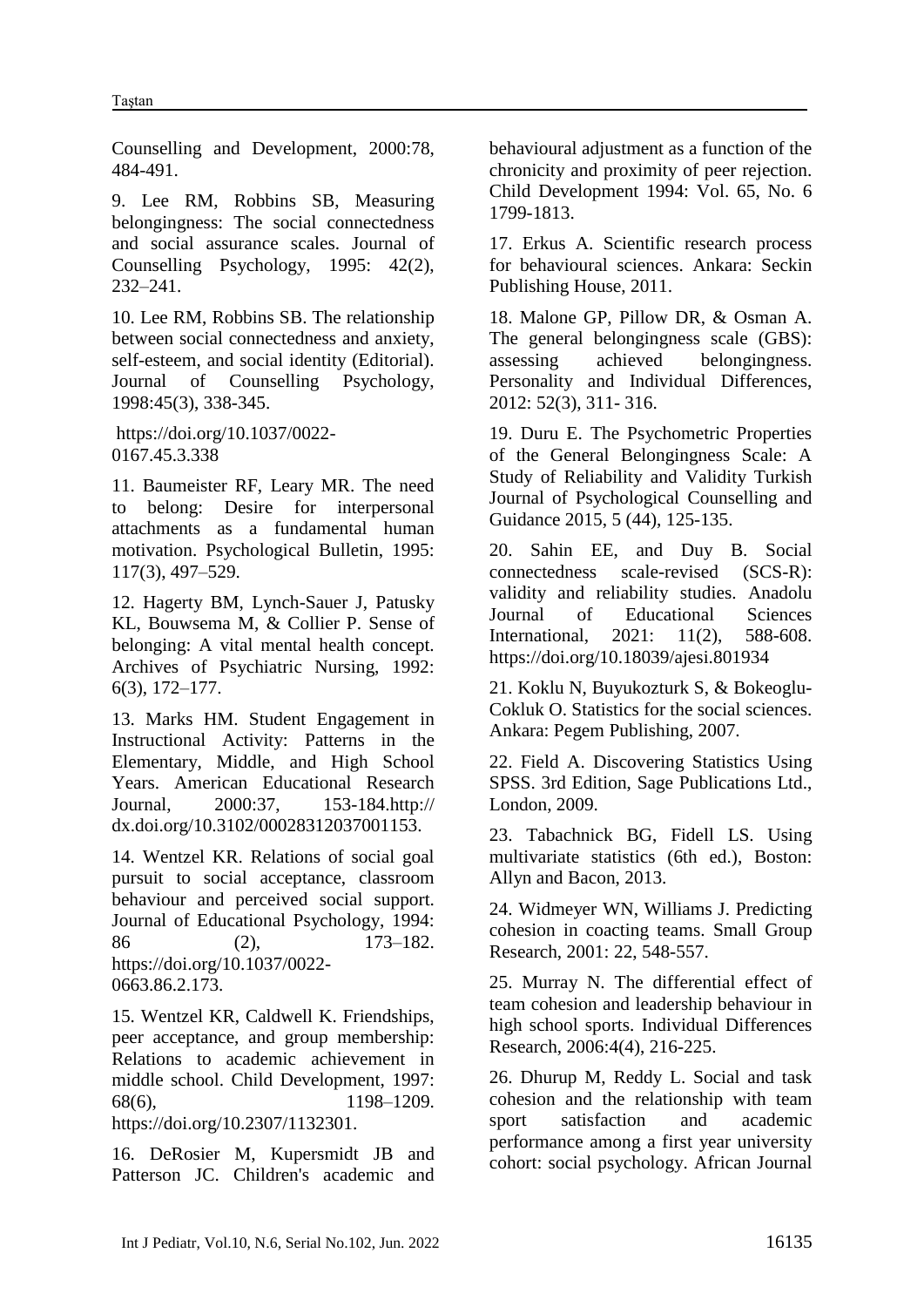for Physical Health Education, Recreation and Dance, 2013:19(2):381-393.

27. Turman, PD. Coaches and cohesion: the ımpact of coaching techniques on team cohesion in the small group sport setting. Journal of Sport Behaviour, 2003: 26(1):87- 104.

28. Carron AV, Brawley LR. "Cohesion: conceptual and measurement issues". Small Group Research, 2000: 31 (1), 89- 108.

29. Mullen B, Copper C. The relation between group cohesiveness and performance: an integration. Psychological Bulletin, 1994: 115, 210-227.

30. Carron, AV, Coleman MM, Wheeler J.Cohesion and performance in sport: a meta-analysis. Journal of Sport and Exercise Psychology, 2002: 24, 168-188.

31. Aydin F. The relationship between self-efficacy and cohesion perceptions of professional women's and men's football teams in Ankara (Master's thesis). Ankara University Institute of Health Sciences, Ankara, 2018.

32. Durdubas D. Determining the effect of team building intervention applied through team goal setting during a season on team cohesion and motivational climate (Master's thesis). Hacettepe University Institute of Health Sciences, Ankara, 2013.

33. Erbektas E. Investigation of the effect of personality traits and team cohesion interaction on athlete satisfaction (Master's thesis). Abant Izzet Baysal University Social Sciences Institute, Bolu, 2018.

34. Kocaeksi S. Time change in handball women's national team and group clinginess of performance, sportive selfconfidence, self-efficacy, goal orientation and competition anxiety, (PhD Thesis). Hacettepe University Institute of Health Sciences, Ankara, 2010.

35. Micoogulları BO. Effects of 6 weeks psychologıcal skill training on team cohesion, self-confidence & anxiety: a case of youth basketball players. The Graduate School Of Social Sciences of Middle East Technical University, A Thesis Submitted To, 2013.

36. Ocel H. A model proposal on the causes of organisational citizenship and anti-production work behaviour of employees (PhD thesis). Ankara University Institute of Social Sciences, Department of Psychology, Ankara, 2009.

37. Simsek V. Investigation of the relationship between group cohesion and life satisfaction of 2nd League female volleyball players (Master's thesis). Istanbul, Marmara University Institute of Health Sciences, 2018.

38. Toros T. Analysis of the difference between perceived coaching behaviour, goal orientation, team cohesion, perceived motivational climate and collective efficacy in young male basketball players before and after the tournament. Pamukkale Journal of Sports Sciences, 2011: 2:27-39.

39. Eys MA, Jewitt E, Evans MB, Wolf S, Bruner MW & Loughead TM. Coach Initiated motivational climate and cohesion in youth sport. Research quarterly for exercise and sport, 201384(3), 373-383. Doi:10.1080/02701367.2013.814909

40. Nascimento JR, Silva AA. Granja, C. T. L, Oliveira, DV. Batista, RPR, Fortes, L.S. Do sporting experiences predict team cohesion in youth athletes? Cuadernos de Psicologíadel Deporte, 2019:19(3), 102- 112.

41. Yıldırım M, Tanrıverdi FC. Social support, resilience and subjective wellbeing in college students. Journal of Positive School Psychology, 2020: 5(2), 127-137.

42. Nitschke JP, Forbes PA, Ali N, Cutler J, Apps MA, Lockwood PL, Lamm C. Resilience during uncertainty? Greater social connectedness during COVID-19